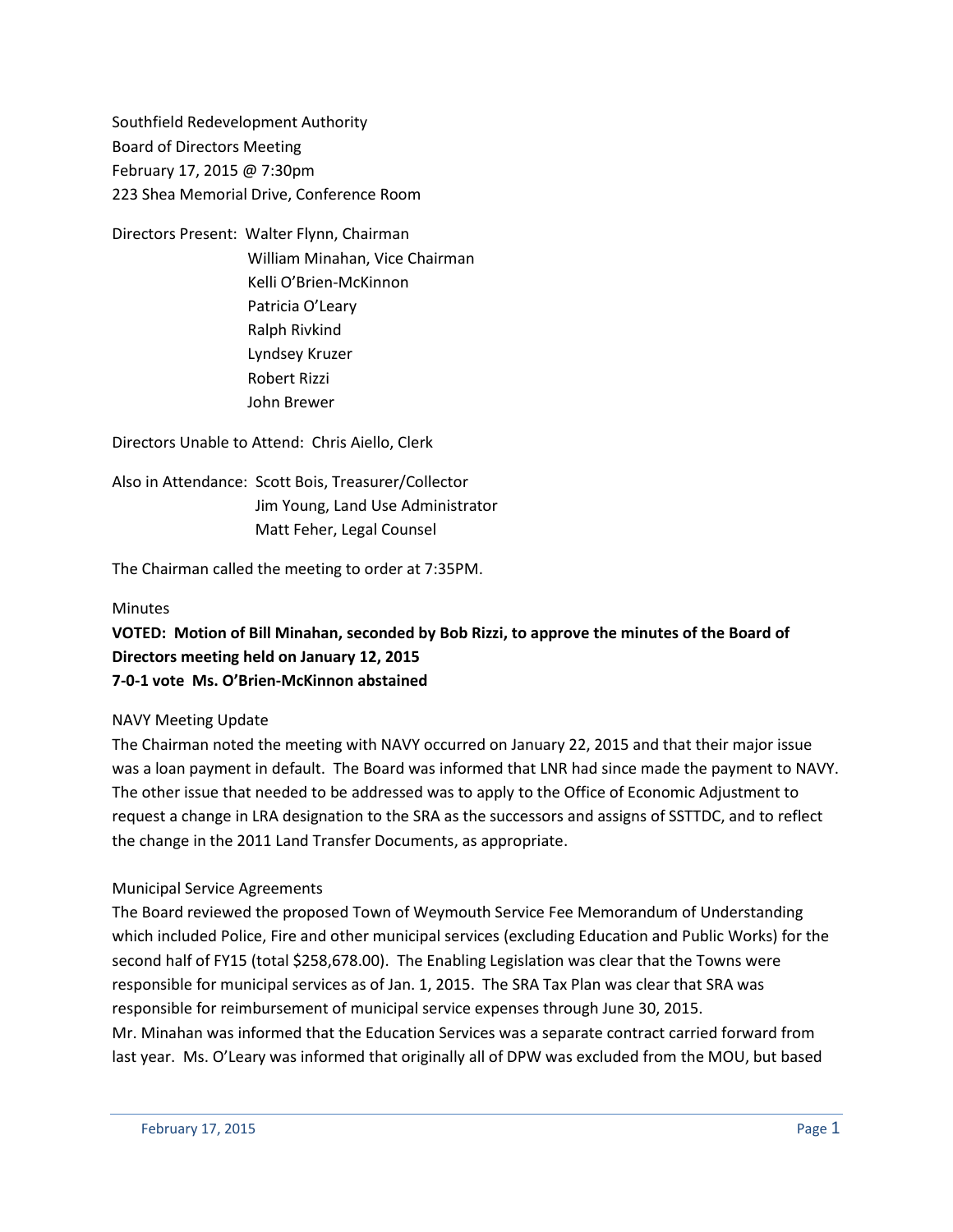on concerns from Weymouth, engineering services was put back in for coordination with assessing and building department functions, etc.

The Treasurer stated that expenses for Library, Clerk, Veterans and everything else provided in the Town were difficult to quantify. Ms. McKinnon was informed there were no charges for ambulance calls and that there was an ordinance in place to deal with false alarms. Mr. Feher stated that both agreements were boiler plate with the same general substance as the preexisting agreements with SSTTDC. Ms. O'Leary was informed that the SRA already maintained the water and sewer system, and that the Mayor had previously stated that Weymouth would not plow snow at SouthField this winter. Ms. O'Leary asked for the working papers to see how the \$258K lump sum amount was determined, and was informed it was based on an amount equal to ½ of 1% of Weymouth's budget (less Education and DPW) since the percentage of Southfield residents to Weymouth's total population was approximately 1%. The Board was informed that a copy of the formula would be provided.

Concerns were raised on the cost of the Agreement for the second half FY15. Ms. Kruzer noted there was no ongoing construction so there would most likely be a decrease in municipal services provided during second half FY15. She questioned the need for the (more than \$100K) increase built into the agreement, and stated that with additional snow removal expenses, the SRA needed to be more prudent on the MOU. Mr. Brewer stated the proposed MOU was a substantial increase and burden to the residents.

The Board was informed that Public Safety charges for the first half of FY15 (for both Weymouth and Rockland) totaled \$150K, and was based on per call unit pricing.

Mr. Minahan suggested the existing Public Service Agreement be carried forward from Dec. 31, 2014 to June 30, 2015, rather than change it all up. Mr. Rivkind suggested a counter offer to Weymouth of the actual costs for the first half of FY15 paid in a lump sum for the remainder of FY15 – or settle on a figure in between. The Board was not inclined to approve the Weymouth Service Fee Memorandum of Understanding as presented.

## Education Agreement

Discussion ensued on average per pupil costs, state reimbursements (Chapter 70 funds) and the Weymouth Education Contract formula for charging SouthField students. Questions were raised if (in prior years) full tuition was charged to SRA, if Chapter 70 funds for SouthField students were reimbursed to the Town of Weymouth, and if preexisting students in the Weymouth school system who moved into SouthField were charged to SRA. The Board was informed that Chapter 70 funds were reimbursed to the SRA during FY15; that the formula was agreed to in the prior year's contract, and that tuition charges were calculated after backing out transportation and out-of-district special education costs. Ms. Kruzer and Mr. Brewer agreed that real tuition costs and the methodology calculation should be included in the Agreement in order to approve. Ms. Kruzer voiced concern that the formula did not back out state and federal grants/etc. that Weymouth would be receiving.

## Update by Master Developer

Mr. Minahan noted that LNR/Starwood had an opportunity after the NAVY meeting to speak candidly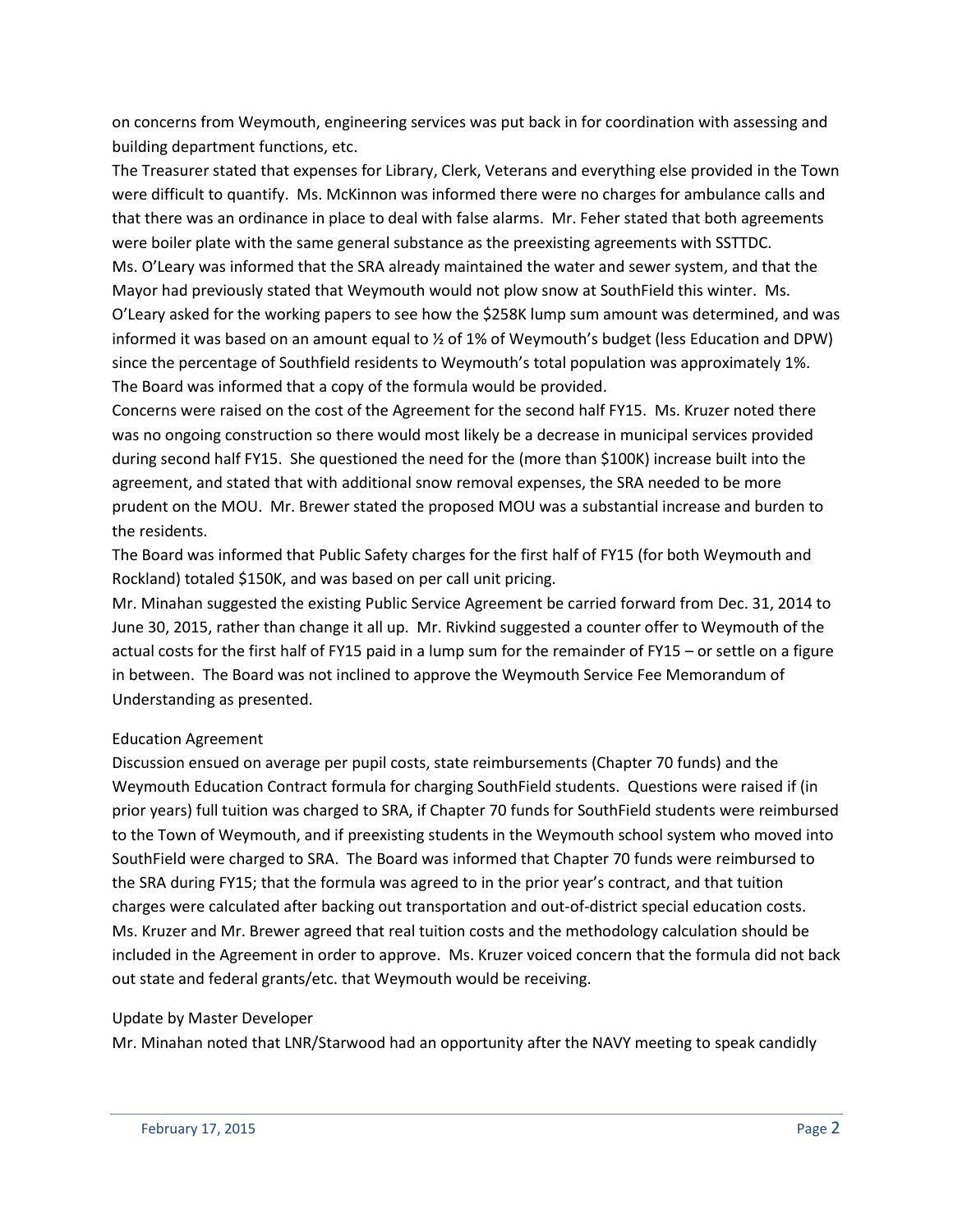with SRA about development challenges from their perspective.

Matt Barry, Starwood CPG Operations, thanked the Board for assisting in the complicated title search process to allow the Transit Village land sale with Pulte Homes to close, and stated that Pulte Homes would soon submit to SRA a site plan application for Transit Village and a Development Plan application for Winterwoods, and would carry on negotiations with LNR to advance their Winterwoods project. He also noted that another developer was negotiating with LNR for the purchase of land located on Snow Bird Avenue, and that he was working to identify potential commercial and recreational partners, but the Parkway Phase 2 Financing Agreement was causing an inability to push forward on commercial possibilities.

The Parkway Phase 2 commitment only committed funds to connect Trotter Road to the Parkway, therefore limiting the development envelope to 1000 residential units, 40,000 square feet of commercial development (Fairing Way) and 15,000 square feet of retail development (Corcoran Building); beyond that there was zero land available for LNR to sell. He indicated that investors expected entitlements to be in place before investing their money, and that LNR/Starwood needed to work with SRA to resolve the issue.

Mr. Barry also noted that the Amended Parkway Financing MOA was not yet signed by LNR, but would most likely be signed soon, as long as the Parkway Phase 2 Financing Agreement was amended to their liking.

Mr. Ryan, Starwood consultant, noted there was increasing interest in investing in SouthField, but the Phase 2 Parkway Financing Agreement was a real inhibiter because the funding commitment did not support the infrastructure necessary to handle traffic for retail or commercial development. Resolution of this issue required a collaborative effort to get more State commitment in order to make private investments viable and sustainable, and commercial land salable.

Mr. Barry stated he was prepared to discuss all the potential land deals to an ad hoc working group in order to get things moving forward with the new State administration; and that he had also reached out to the administrative staff at A&F to set up a meeting.

Discussion ensued on the makeup of a working group. It was agreed that the project needed to keep its competitive market place, and that the ad hoc group would not include a quorum of Directors but would include key people to speak on behalf of the project.

The SRA Land Use Administrator, Jim Young, the President of S. S. Chamber of Commerce, Peter Forman, the President of Quincy & S. S. Building & Trades Council, Bob Rizzi, SRA Director, Bill Minahan, LNR reps, Mr. Ryan and Mr. Barry would be in the ad hoc group, and meet to work up a simple political strategy. The Board was also informed that Starwood had designated space on the Base for a snow farm to assist the Towns, MassDOT and MBTA with their snow removal efforts.

## Public Comment

Mr. LeMott, SouthField resident, inquired about water/sewer development, and was informed by Mr. Barry that it was contingent upon getting a better Phase 2 Parkway deal; that the Parkway was not viable.

Ms. O'Leary was informed that the design deadlines in the Legislation for water & sewer infrastructure